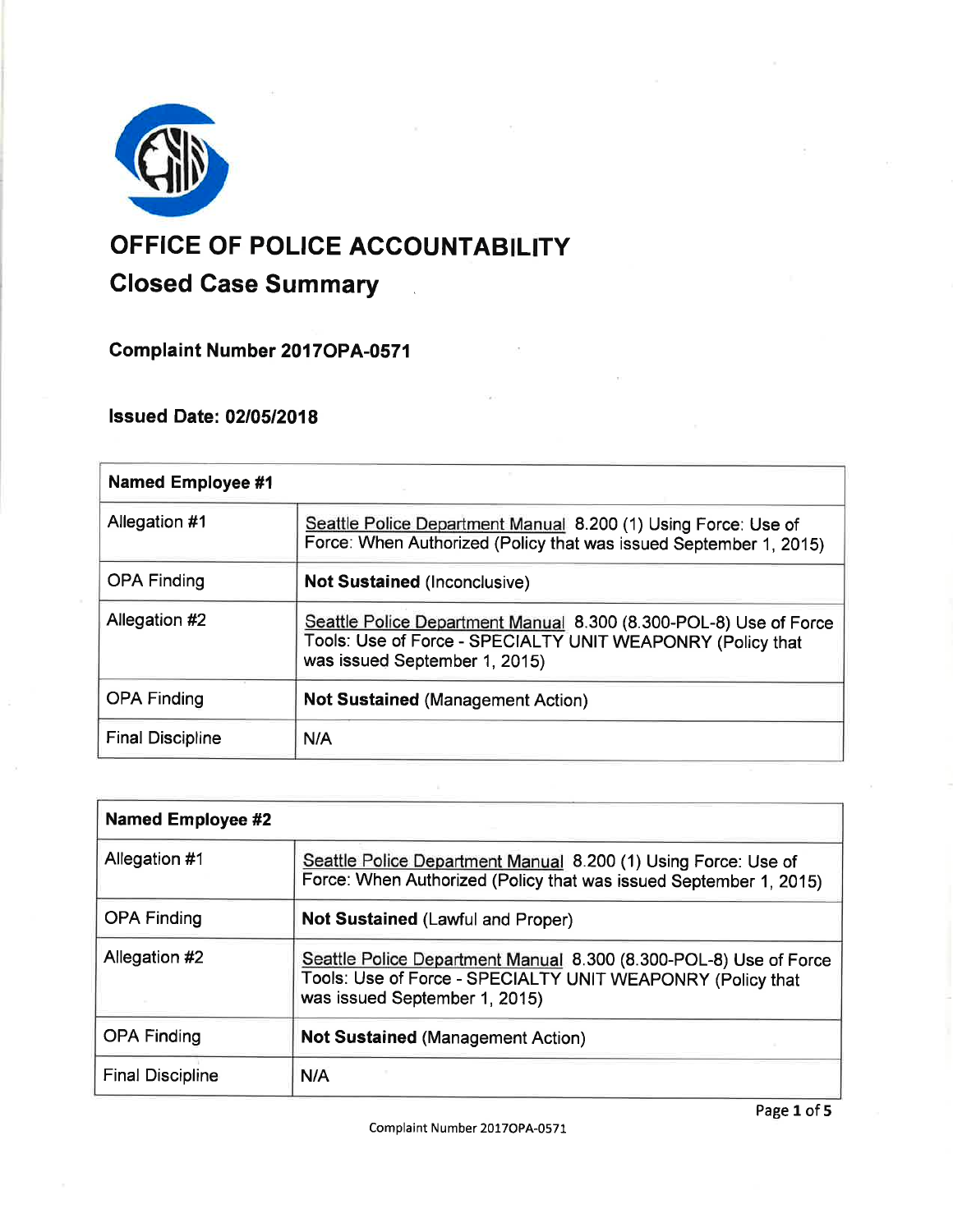## INCIDENT SYNOPSIS

The Named Employees were working at the May Day 2016 protest.

## COMPLAINT

The complainant alleged that, during May Day 2016, the Named Employees used a FN 303 device and a pepperball launcher on multiple occasions, each time in violation of the Department's use of force policy.

## **INVESTIGATION**

The OPA investigation included the following actions:

- 1. Review of the complaints
- 2. Review of Third Party Video
- 3. Review of Use of Force Reports
- 4. Search for and review of all relevant records and other evidence
- 5. lnterviews of SPD employees

## **ANALYSIS AND CONCLUSION**

From the OPA Director's reading, SPD policy did not provide much clarity as to how the reasonable, necessary, and proportional analysis applied to the pepper-ball launcher or the FN 303. This was compared to other tools, such as OC spray or blast balls, for which the requirements for and restrictions on use were much more clearly delineated. (See, e.9., SPD Policy 8.300-POL-6; SPD Policy 14.090-POL-9.)

With regard to Named Employee #1's use of the pepper-ball launcher, he explained that he did so on both occasions in a manner referred to as "area saturation." This meant that he did not actually hit anyone with the pepper-balls but, instead, fired them in near vicinity of the target to deter the target from engaging in certain behavior.

On the first occasion that he used force, Named Employee #1 recounted that he observed an individual clad in all black reach down to grab a metal object. Named Employee #1 was concerned that this individual would throw the object at officers. He did not provide sufficient detail, however, as to whether he previously saw this individual throw an object at officers or whether the individual engaged in a motion suggesting that he was about to throw the object.

The second time he used force, Named Employee #1 reported that another individual, also dressed at least in part in black, leaned down to pick up what appeared to be a pair of scissors. Named Employee #1 again used the pepper-ball launcher to fire pepper-balls in the vicinity of the target in order to prevent him from picking up the scissors. While Named Employee #1 opined that the target was going to use those scissors as a weapon against officers, he did not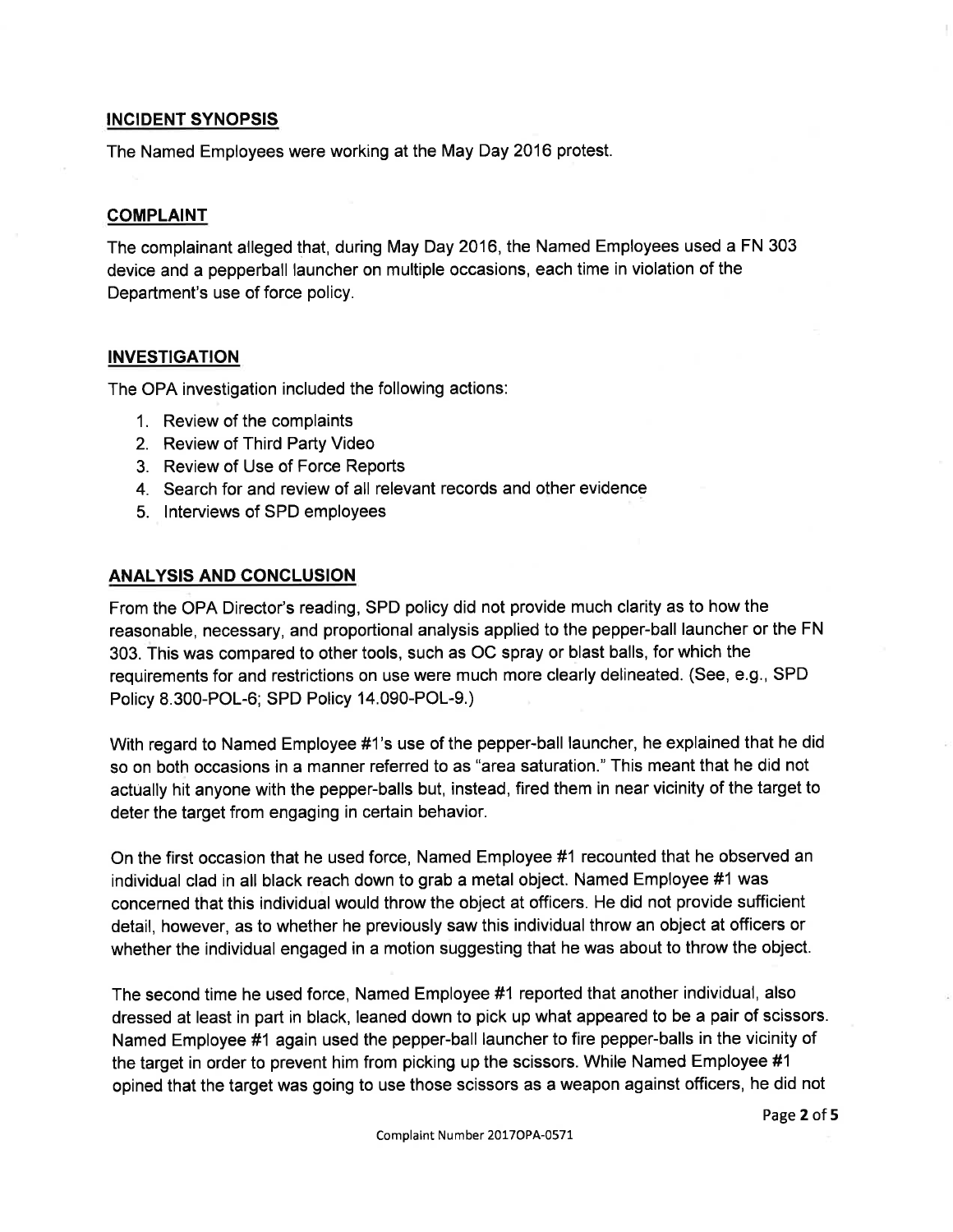specifically explain why he believed this to be the case. As with the first use of force, Named Employee #1 did not provide detail as to, for example, whether he previously saw this individual engage in violent acts targeting officers or whether he was in the near vicinity of other individuals who were doing so.

Without having the details discussed above, the OPA Director could not conclusively determine whether the force was reasonable, necessary, and proportional. There was no video of the incident that the Director had located and, thus, he was limited to Named Employee #1's paperwork and OPA interview, with which he had the outstanding questions detailed above. To be clear, the OPA Director believed it likely that Named Employee #1's force was consistent with policy. He simply could not reach that definitive conclusion based on the record before him.

SPD Policy 8.300 governs specific use of force tools. While the FN 303 and the pepper-ball launcher are not itemized under this section of the policy, they fall within "specialty unit weaponry," which is discussed in SPD Policy 8.300-POL-8. This portion of the policy requires that: "Specialty units that utilize unique weaponry will maintain unit manuals and training records which contain an inventory and specific guidance for each weapon." The policy further mandates that, like as set forth in SPD Policies 8.000 and 8.200: "Officers in specialty units shall use their weaponry in a manner that is objectively reasonable per the given circumstances."

This policy largely mirrors SPD Policy 8.200(1), in that it also contains a requirement that the utilization of the specialty weapon was objectively reasonable under the circumstances. As indicated above, the OPA Director could not conclusively determine whether the force used by Named Employee #1 was reasonable, necessary, and proportional, and, thus, reached a similar result here.

The OPA Director noted that this policy also required that units that utilize weaponry such as the FN 303 or the pepper-ball launcher must maintain manuals that contain an inventory of and specific guidance for such weapons. During its investigation, OPA requested this information from SWAT - the unit that employed both of the Named Employees - but, given what was received by OPA, the materials contemplated in the policy did not appear to exist.

On the first occasion that he used force, Named Employee #2 reported observing an individual break a storefront window with a metal pipe, which Named Employee #2 described as felony property damage. Named Employee #2 stated that he used the FN 303 in order to prevent the individual from doing so again and to facilitate taking him into custody. Once the individual was able to escape back into the crowd, Named Employee #2 stopped utilizing the FN 303.

On the second occasion that he used force, Named Employee #2 stated that he was among officers at whom projectiles were being hurled. He also observed fireworks being thrown at officers that later detonated. He believed that two individuals had dropped fireworks and observed those individuals trying to pick the fireworks up. He further believed that it was very possible that these individuals would then light and throw the fireworks at officers. This portion of the incident was largely captured on video. The officers were shown being pelted by

Page 3 of 5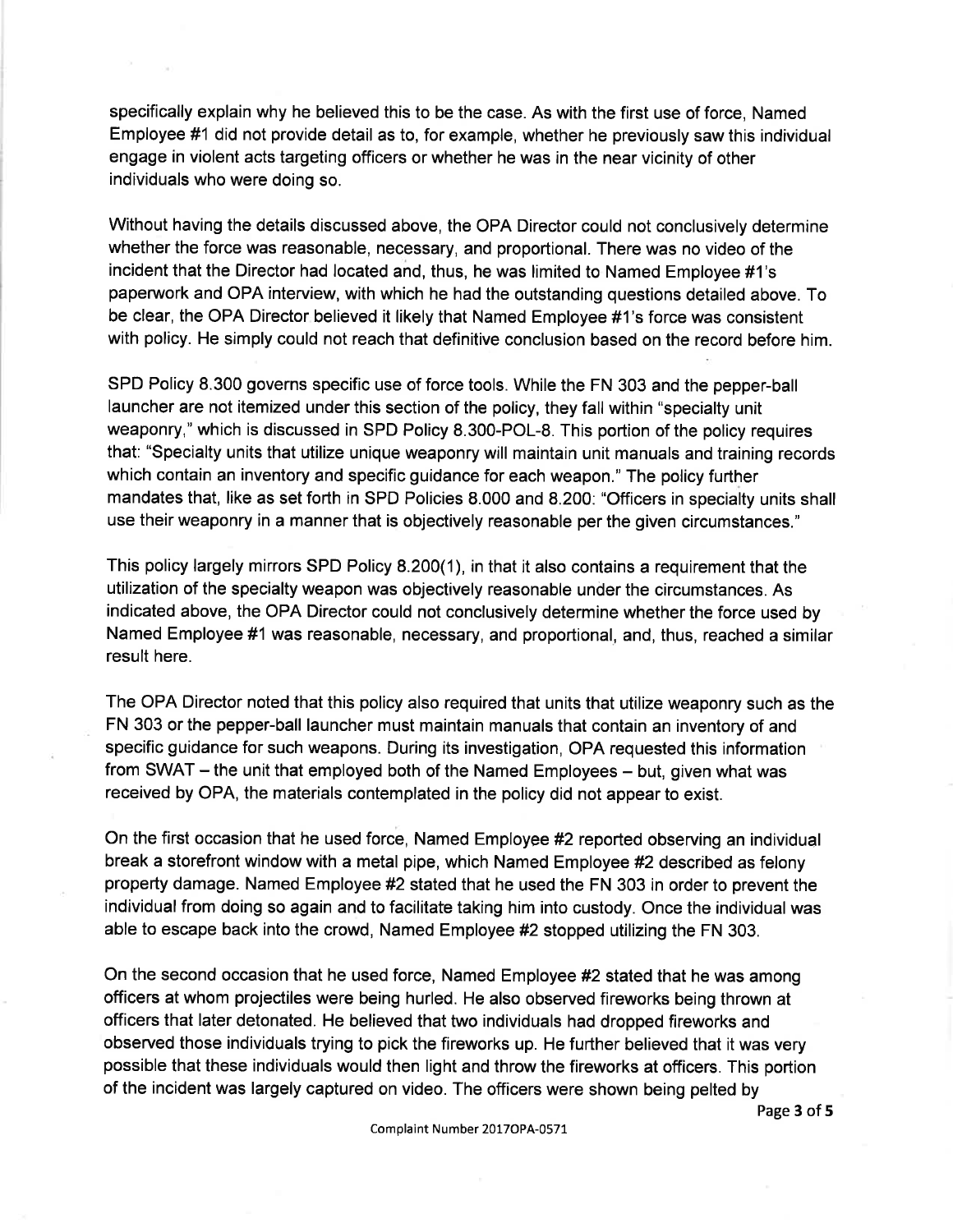projectiles as they were lined up in front of a building. At one point, a firework could be viewed exploding at the feet of the officers. While it did not appear to cause physical harm to the officers, it certainly posed a clear danger. At that point, it appeared that Named Employee #2 and another officer utilized their FN 303 devices.

SPD Policy 8.200(1) requires that force used by officers be reasonable, necessary, and proportional. Whether force is reasonable depends "on the totality of the circumstances" known to the officers at the time of the force and must be balanced against "the rights of the subject, in light of the circumstances surrounding the event." (SPD Policy 8.200(1).) The policy lists a number of factors that should be weighed when evaluating reasonableness. (See id.) Force is necessary where "no reasonably effective alternative appears to exist, and only then to the degree which is reasonable to effect a lawful purpose." (ld.) Lastly, the force used must be proportional to the threat posed to the officer. (ld.) SPD Policy 8.300 governs the use of less lethal devices and states the following:

Less-lethal devices are used to interrupt a subject's threatening behavior so that officers may take physical control of the subject with less risk of injury to the subject or officer than posed by greater force applications. Less-lethal devices alone cannot be expected to render a suspect harmless. Support officers should be prepared to take immediate action to exploit the brief opportunity created by the less-lethal device and take control of the subject if safe to do so.

With regard to both uses of the FN 303 by Named Employee #2, the OPA Director found that the force was reasonable, necessary, and proportional, and, thus, consistent with policy.

The first force used by Named Employee #2 to stop additional property damage and to effectuate the subject's arrest was reasonable given the criminal conduct at issue and the fact that the subject still possessed a weapon (the metal pipe). lt was further necessary to effectuate the lawful arrest of the subject for a potential felony offense. Lastly, it was proportional to the threat posed by the subject who, again, had already been viewed using a metal pipe to cause property damage and still had that weapon in his hand.

The OPA Director also found the second use of the FN 303 to have been reasonable. Named Employee #2 described an active and ongoing threat to officer safety. This threat was corroborated by the video of the incident, which displayed a chaotic scene. The officers, including Named Employee #2, were entitled to use force to prevent projectiles being thrown at them, including fireworks. The OPA Director found Named Employee #2's belief that the subjects could have thrown additional fireworks at officers if they were allowed to pick them up to have been reasonable. This was particularly the case given that the video captured a firework being thrown and exploding in the vicinity of the officers shortly before the force was used. The OPA Director also found the force to have been necessary to prevent the fireworks being thrown at the officers and to ensure the officers' safety. Lastly, the OPA Director found that the force used, pepper-balls to the posterior and thigh, was proportional to the threat facing Named Employee #2.

Page 4 of 5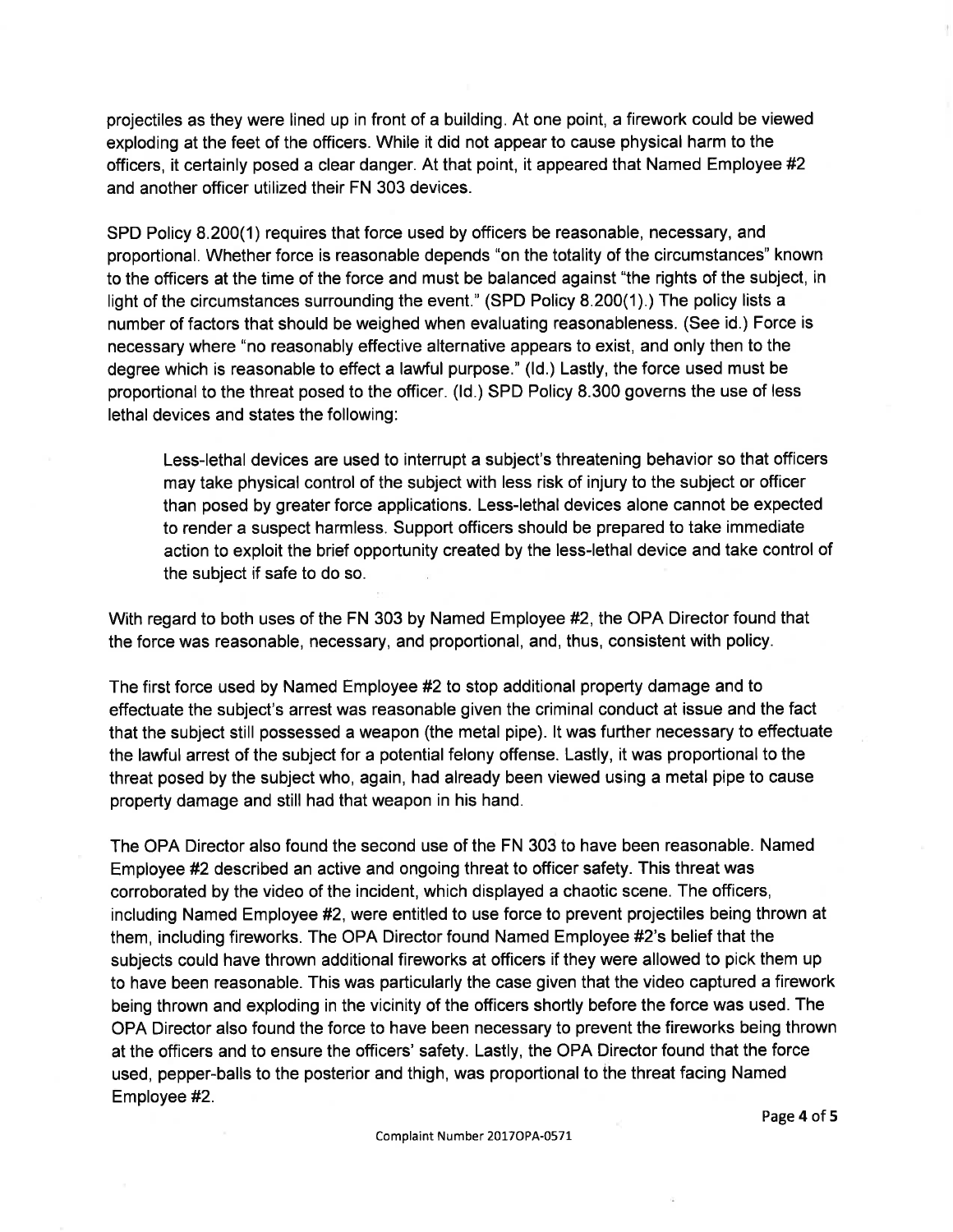## FINDINGS

#### Named Employee #1

## Allegation #1

There was not a preponderance of the evidence either supporting or refuting the allegation. Therefore a finding of Not Sustained (Inconclusive) was issued for Using Force: Use of Force: When Authorized.

## Allegation #2

A preponderance of the evidence showed that there was a deficiency in policy or SPD procedures. Therefore a finding of Not Sustained (Management Action) was issued for Use of Force Tools: Use of Force - SPECIALTY UNIT WEAPONRY.

## Named Employee #2

#### Allegation #1

A preponderance of the evidence showed that the force used by Named Employee #2 was reasonable, necessary, and proportional. Therefore a finding of Not Sustained (Lawful and Proper) was issued for Using Force: Use of Force: When Authorized.

#### Allegation #2

A preponderance of the evidence showed that there was a deficiency in policy or SPD procedures. Therefore a finding of Not Sustained (Management Action) was issued for Use of Force Tools: Use of Force - SPECIALTY UNIT WEAPONRY.

The OPA Director's letter of Management Action recommendation to the Chief of Police is attached to this report.

NOTE: The Seattle Police Depaftment Manual policies cifed for the allegation(s) made for this OPA lnvestigation are policies that were in effect during the time of the incident. The issued date of the policy is listed.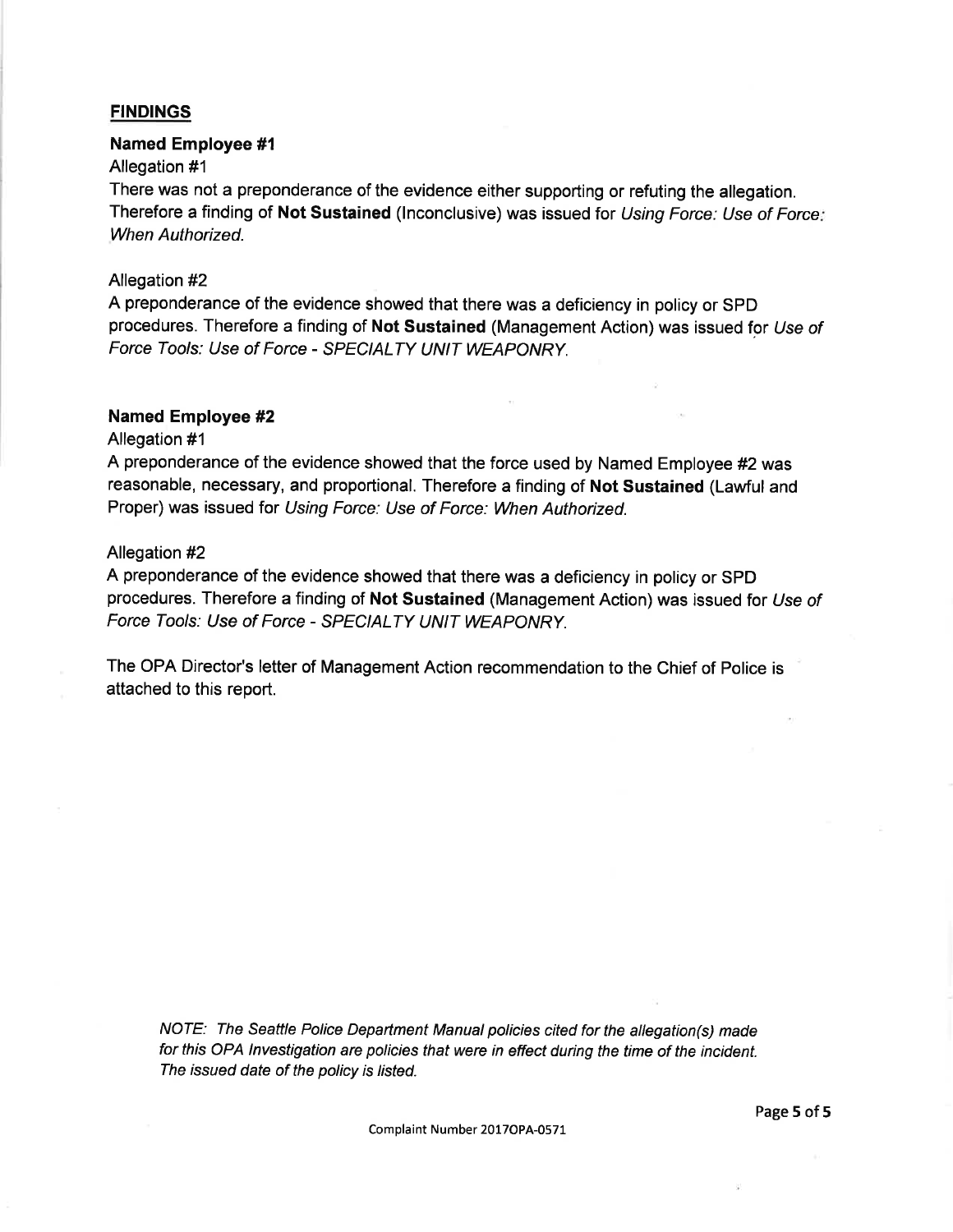

January 25,2018

Chief Carmen Best Seattle Police Department PO Box 34986 Seattle, WA98124-4986

#### RE: MANAGEMENT ACTION RECOMMENDATION (2017OPA-0571)

Dear Chief Best:

This case arose out of May Day 2016. The primary allegation was that the Named Employees, both assigned to SWAT at that time, used less lethal force tools on demonstrators – specifically, a pepperball launcher and a FN 303 device - in violation of policy. The Complainant contended that the four applications of force engaged in by the Named Employees using these tools were not reasonable, necessary or proportional.

In evaluating the usage of these less lethal force tools on the date in question, I found that it was inconclusive whether Named Employee #1's use of the pepperball launcher violated policy. I found, however, that Named Employee #2's use of the FN 303 device was lawful and proper and, thus, consistent with policy.

An allegation under SPD Policy 8.300-POL-8 was also classified for investigation against both of the Named Employees. This policy requires that "specialty units that utilize unique weaponry will maintain unit manuals and training records which contain an inventory and specific guidance for each weapon." The policy further mandates that: "Officers in specialty units shall use their weaponry in a manner that is objectively reasonable per the given circumstances." OPA found it clear that a pepperball launcher and a FN 303 device were included among the specialty unit weaponry to which this policy applied.

During its investigation, OPA sought to verify that there existed within the SWAT unit "manuals and training records which contain an inventory and specific guidance for each weapon." While requested from SWAT, these material were not provided to OPA. Based on this, it is unclear whether these materials exist. If they do not, SWAT is not in compliance with this section of the policy.

For transparency and accountability purposes, as well as to ensure compliance with SPD policy, it is essential that these materials exist within the custody of SWAT and are regularly updated. These force tools, if not used appropriately, can cause serious injury if not death. As such, it is crucial that the Department ensure that specific guidance for the use of these weapons exists in writing and is provided to and understood by SWAT personnel. If these materials do not exist, the Department should ensure that SWAT, and any other specialty unit that has such weaponry, create and upkeep the manuals and training records required by SPD Policy 8.300-POL-8.